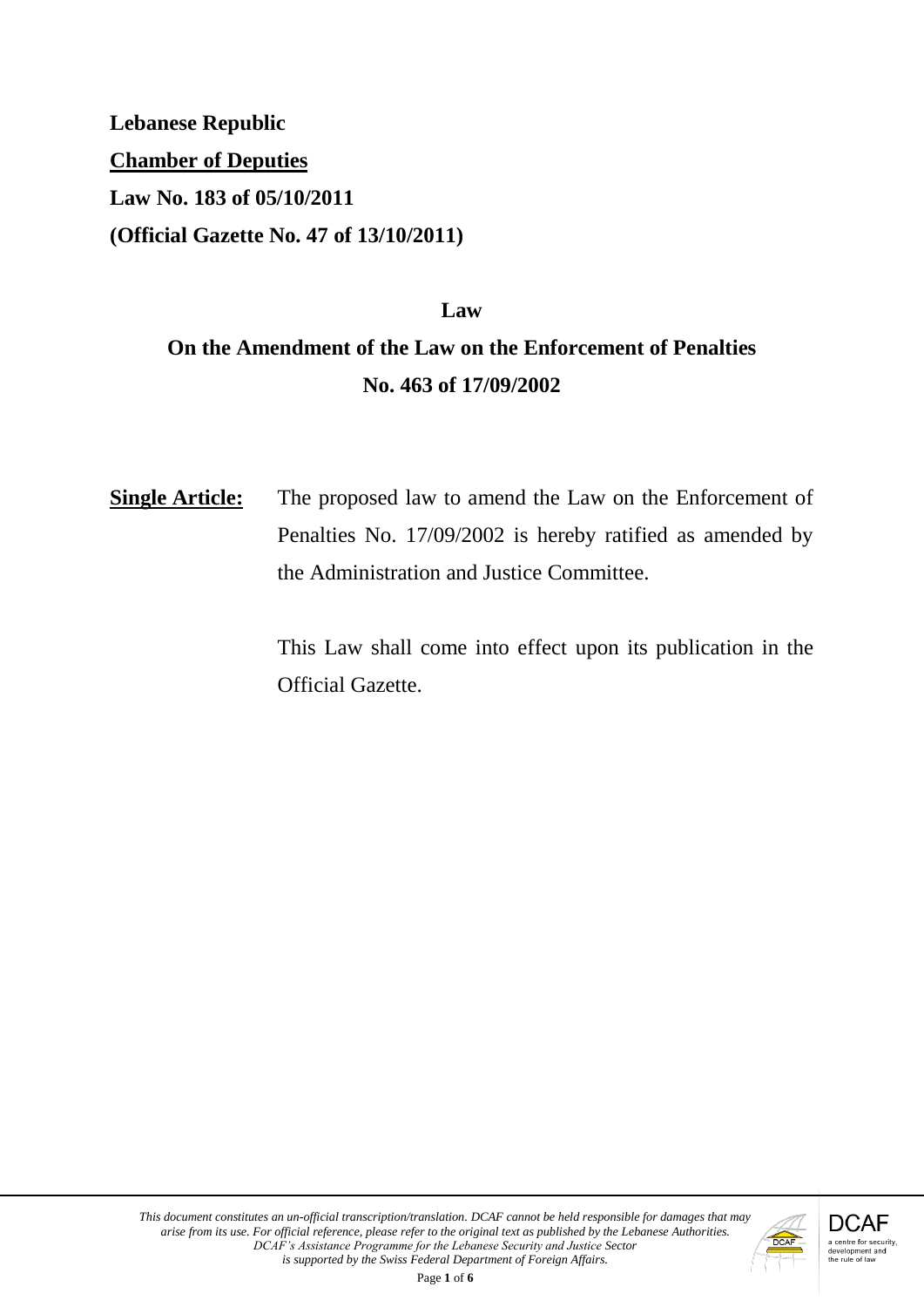**Lebanese Republic Chamber of Deputies Law No. 183 of 05/10/2011 (Official Gazette No. 47 of 13/10/2011)**

#### **Law**

# **On the Amendment of the Law on the Enforcement of Penalties No. 463 of 17/09/2002**

**Article 1:** Part "Fourth" of Article 2 shall be amended to be as follows:

"Two doctors, one of whom shall be a doctor specialized in mental and psychological illnesses to be named by the Minister of Justice and the other a prison doctor for everything related to physical illnesses, shall join the committee only when cases falling within Class 3 of Article 4 are under consideration."

**Article 2:** The first paragraph of Article 3 shall be amended to be as follows:

"The committee shall throughout the year make recommendations with detailed grounds on the names of convicted individuals who merit a reduction of their sentence.

Accordingly, it shall study the status of each convicted prisoner and observe the following rules and principles in making its recommendations:"

(The remainder is unchanged.)

The following paragraph shall also be added to Article 3:

"With regard to requests to reduce the sentences of individuals convicted under Article 549 of the Penal Code, the committee chairman must notify the civil claim parties of the request for a reduced sentence along with the documents and

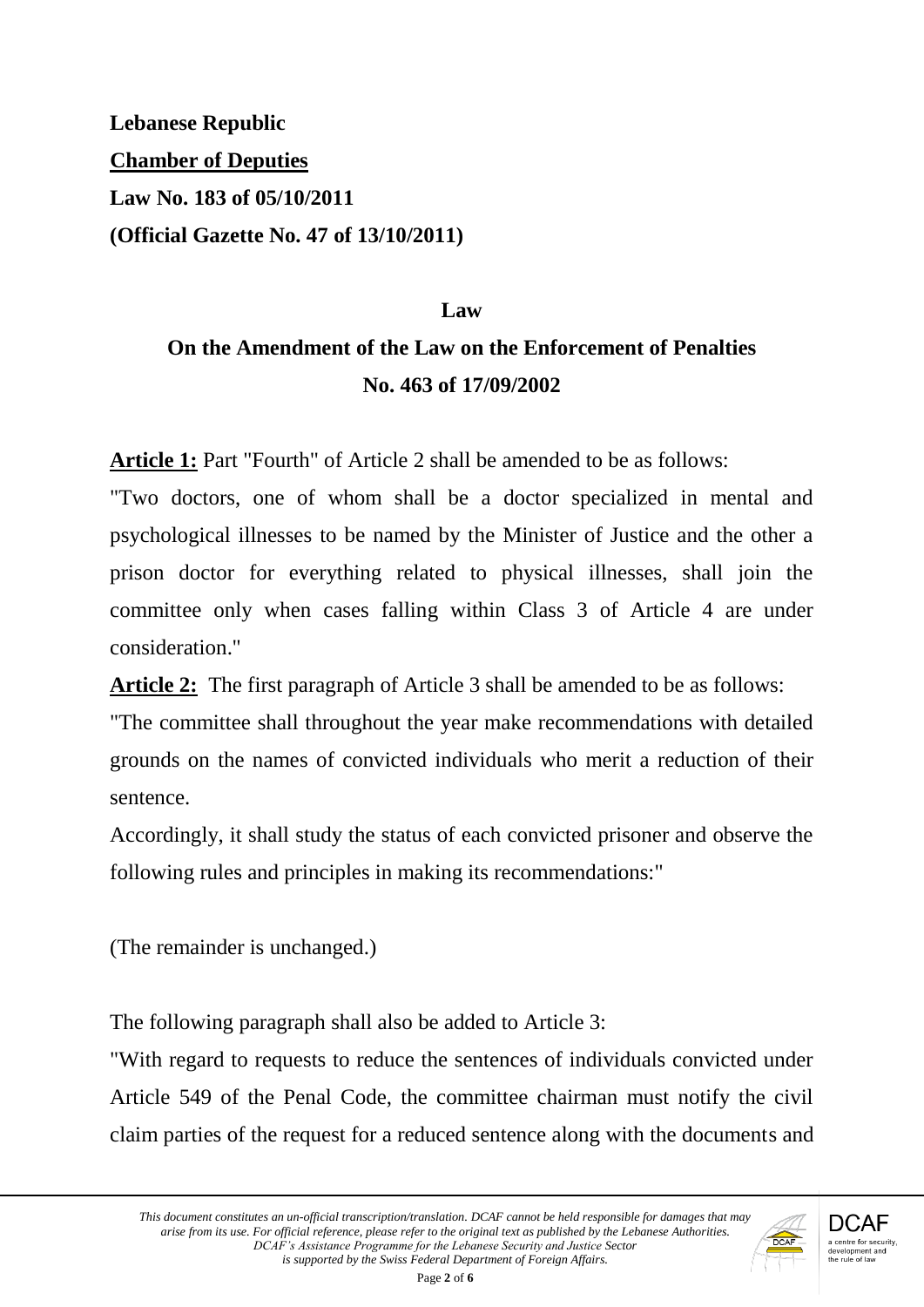reports it deems suitable to make its observations thereon so as to familiarize both the committee and the court therewith."

**Article 3:** The text of Article 4 shall be repealed and replaced with the following text:

### **"New Article 4:**

Convicted individuals shall be categorized into the following classes:

# Class 1:

1. Individuals sentenced to fixed-term felony or misdemeanor penalties.

Each individual shall benefit from a reduction of their sentence by one-sixth to one-half if at least half of their sentence has been enforced and the general conditions stated in Article 3 of this Law are met.

2. Individuals sentenced to fixed-term felony penalties under Article 549 of the Penal Code.

Each individual shall benefit from a reduction of their sentence by one-sixth to one-third if at least half of their sentence has been enforced and the general conditions stated in Article 3 of this Law are met.

Individuals with repeat convictions shall also benefit the first time from the reduction set out in this paragraph.

# Class 2:

1. Individuals sentenced to life under a felony penalty. Each individual shall benefit from the reduction of their sentence if at least eighteen years of their sentence have been enforced and the general conditions are met, provided that the total reduced sentence to be enforced is not less than twenty years and no more than twenty-five years.

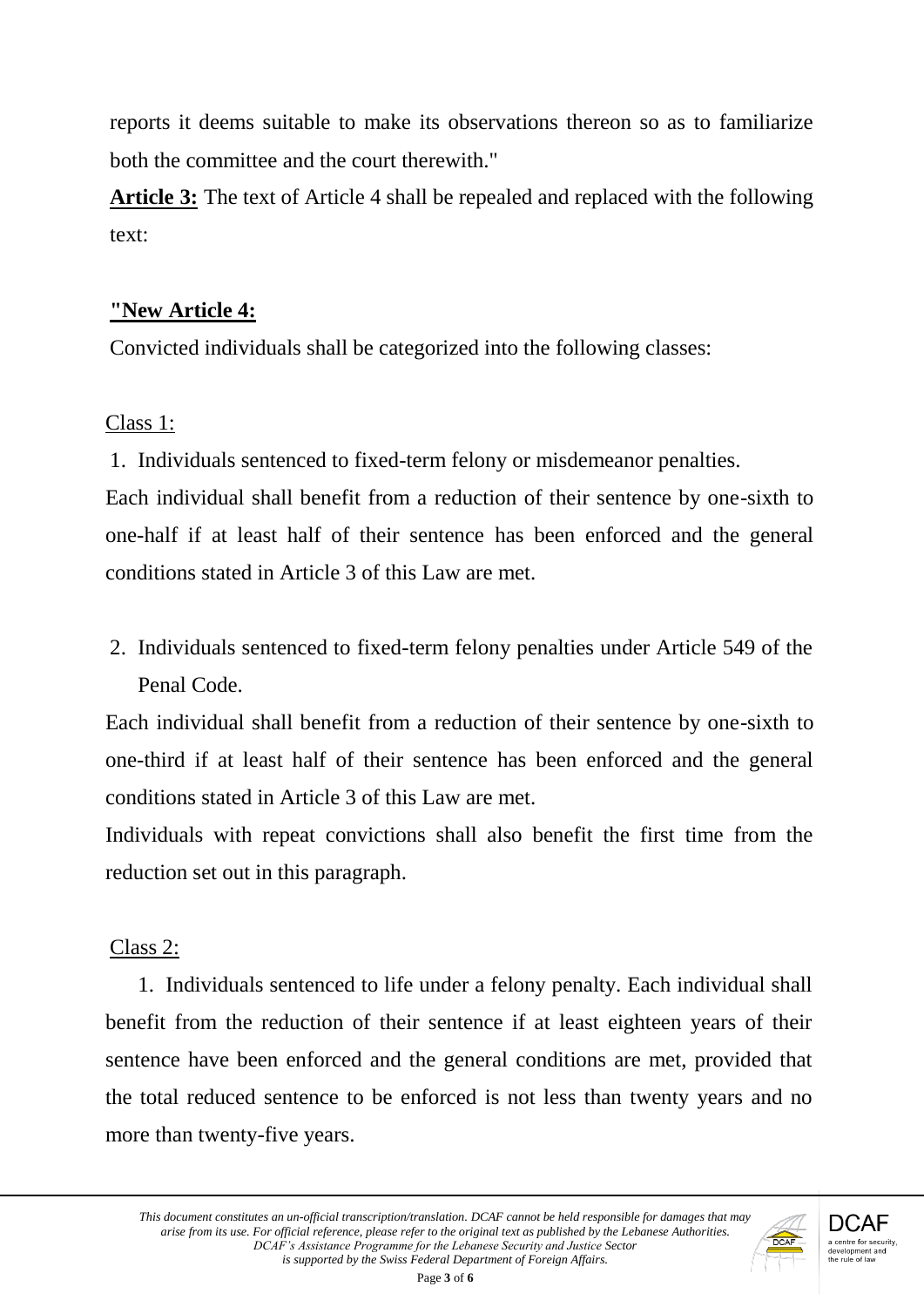2. Individuals sentenced to life under a felony penalty under Article 549 of the Penal Code. Each individual shall benefit from the reduction of their sentence if at least twenty years of their sentence has been enforced and the general conditions are met, provided that the total reduced sentence to be enforced is not less than twenty-five years and no more than thirty years.

Convicted individuals who have previously benefitted from the commutation of a death sentence to life imprisonment under a ruling based on the General Amnesty Law or under a special amnesty decree shall not submit a request for a reduced sentence unless at least twenty-five years of their sentence has been enforced and provided that the general conditions are met and the total reduced sentence to be enforced is not less than thirty years and no more than thirty-five years."

#### Class 3:

Convicted individuals diagnosed in prison as suffering from blindness, hemiplegia, or any chronic incurable illness or who suffers from a dangerous illness that threatens their life or the lives of other prisoners, or who have become disabled and are unable to take care of themselves or perform a certain actions.

Each individual in this class may be pardoned of the remainder of their sentence if the committee establishes that they are afflicted with one of the illnesses set out in the previous paragraph and they are not included in the exceptions set out in Article 15 of this Law.

The committee is required to establish that the release of convicted individuals in this class does not constitute a danger to others.

#### Class 4:

Individuals sentenced to the death penalty who have spent thirty years in detention and meet all of the general conditions stated in this Law in addition to

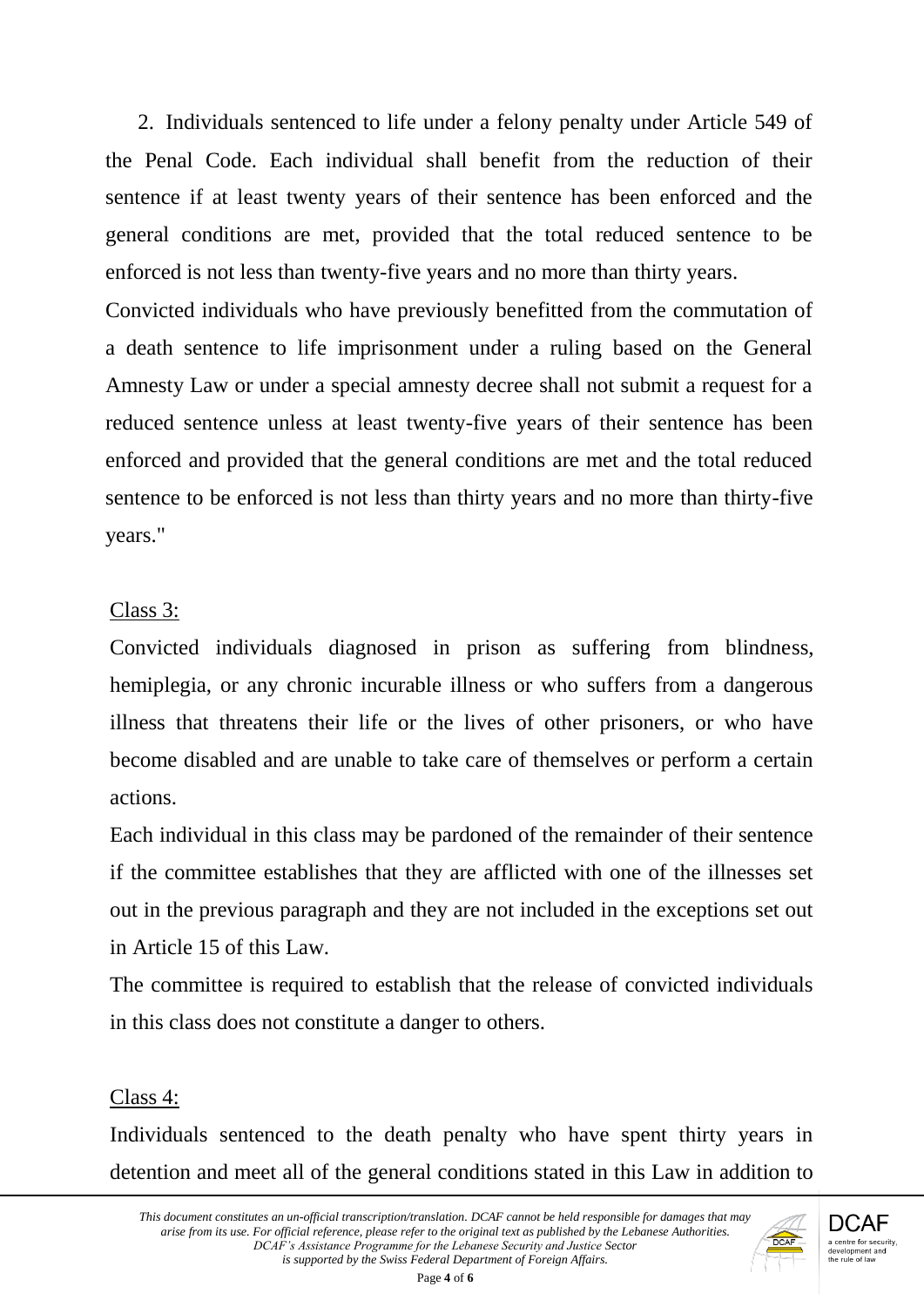lapse of the personal right, shall benefit from a reduction of their sentence, provided that the total reduced sentence to be enforced is not less than thirty-five years and not more than forty years."

**Article 4:** The text of Article 6 shall be repealed and replaced with the following text:

### **New Article 6:**

A chamber of the Court of Appeals in Beirut or another appeals chamber in the governorates shall be entrusted with the matter of reviewing the reduction of the sentences of convicted individuals. The chamber or chambers shall be appointed in a decree distributing the works and the chairman of the committee entrusted with providing recommendations shall join the panel without holding voting rights.

**Article 5:** The text of Article 10 shall be repealed and replaced with the following text:

# **"New Article 10:**

Decisions of the court shall be self-executing and not subject to any recourse to review, ordinary or extraordinary.

Convicted individuals whose requests are dismissed, in whole or in part, may submit another request for a reduction of their sentence after at least six months have passed from the date of the dismissal decision.

**Article 6:** The following text shall be added to first paragraph of Article 13: "Submission shall be compulsory in cases sentenced under Article 549 of the Penal Code."